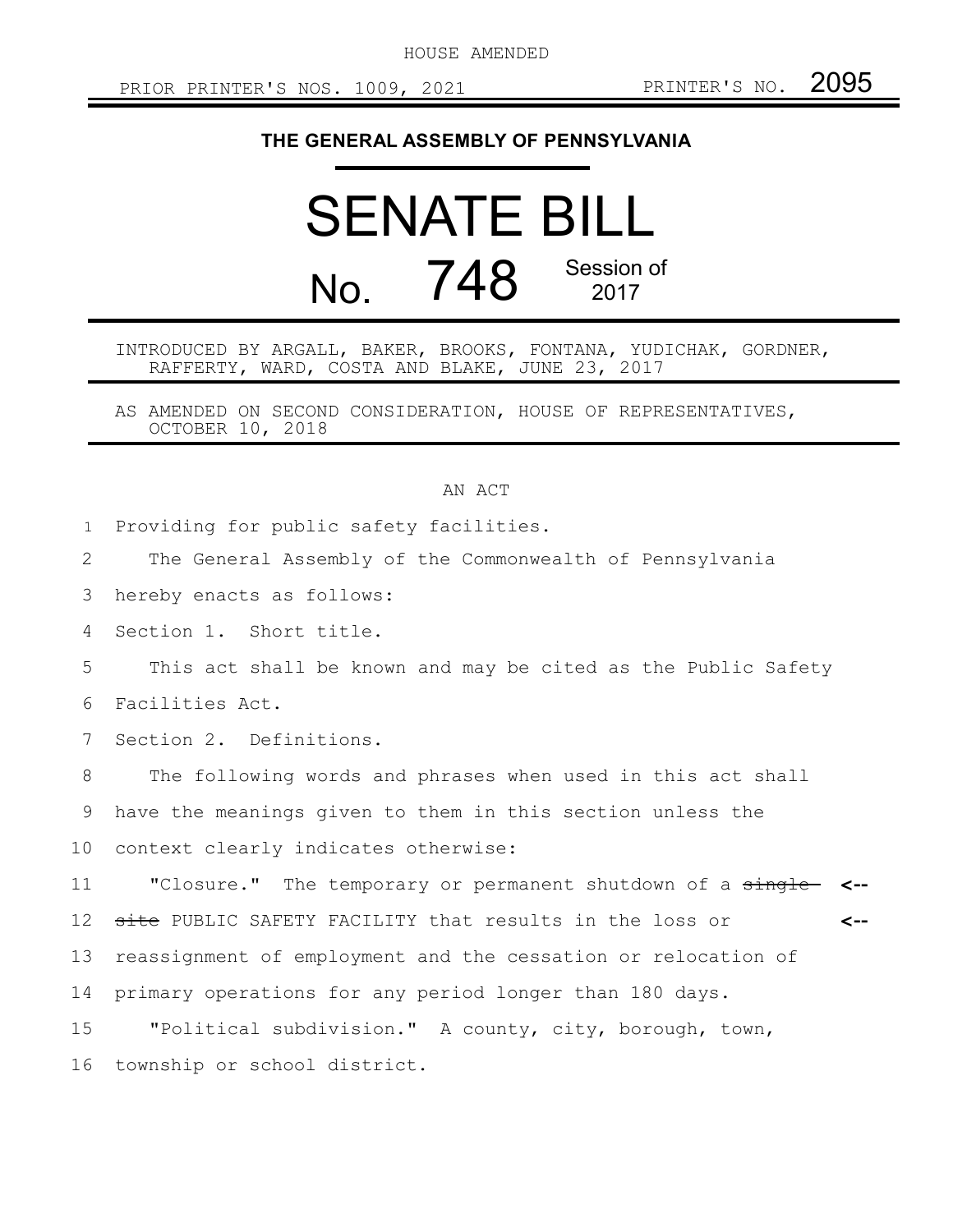"Public entity." A Commonwealth department or commissionthat owns or maintains direction and control over the work performed within a public safety facility. THE DEPARTMENT OF CORRECTIONS OR THE PENNSYLVANIA STATE POLICE. **<-- <--** 1 2 3 4

"Public safety facility." A State-owned or State-leasedbuilding or structure under the jurisdiction of the Pennsylvania State Police or Department of Corrections, including a barracks or State correctional institution, that for the previous 12 months employs 12 or more full-time individuals who are trained to provide law enforcement, security or care, custody and control of inmates. A STATE CORRECTIONAL INSTITUTION OPERATED BY **<--** THE DEPARTMENT OF CORRECTIONS OR A STATION OPERATED BY THE PENNSYLVANIA STATE POLICE. Section 3. Notice of proposed closure of public safety facilities and duties of public entities. (a) General rule.--Except as provided under subsection (c), at the time a closure of a public safety facility is reasonably proposed and no later than 12 THREE months prior to a closure AN **<--** ANNOUNCEMENT OF A CLOSURE UNDER SECTION 4(1), the public entity shall provide written notice to all of the following stakeholders: **<--** 5 6 7 8 9 10 11 12 13 14 15 16 17 18 19 20 21

22

(1) The Governor's Office.

(2) The Secretary of Corrections or the Commissioner of the Pennsylvania State Police, whichever is not the public entity. 23 24 25

(3) The chairperson of the Pennsylvania Board of Probation and Parole. 26 27

(4) The chairperson of the Pennsylvania Commission on Crime and Delinquency. 28 29

(5) The Secretary of Administration. 30

20170SB0748PN2095 - 2 -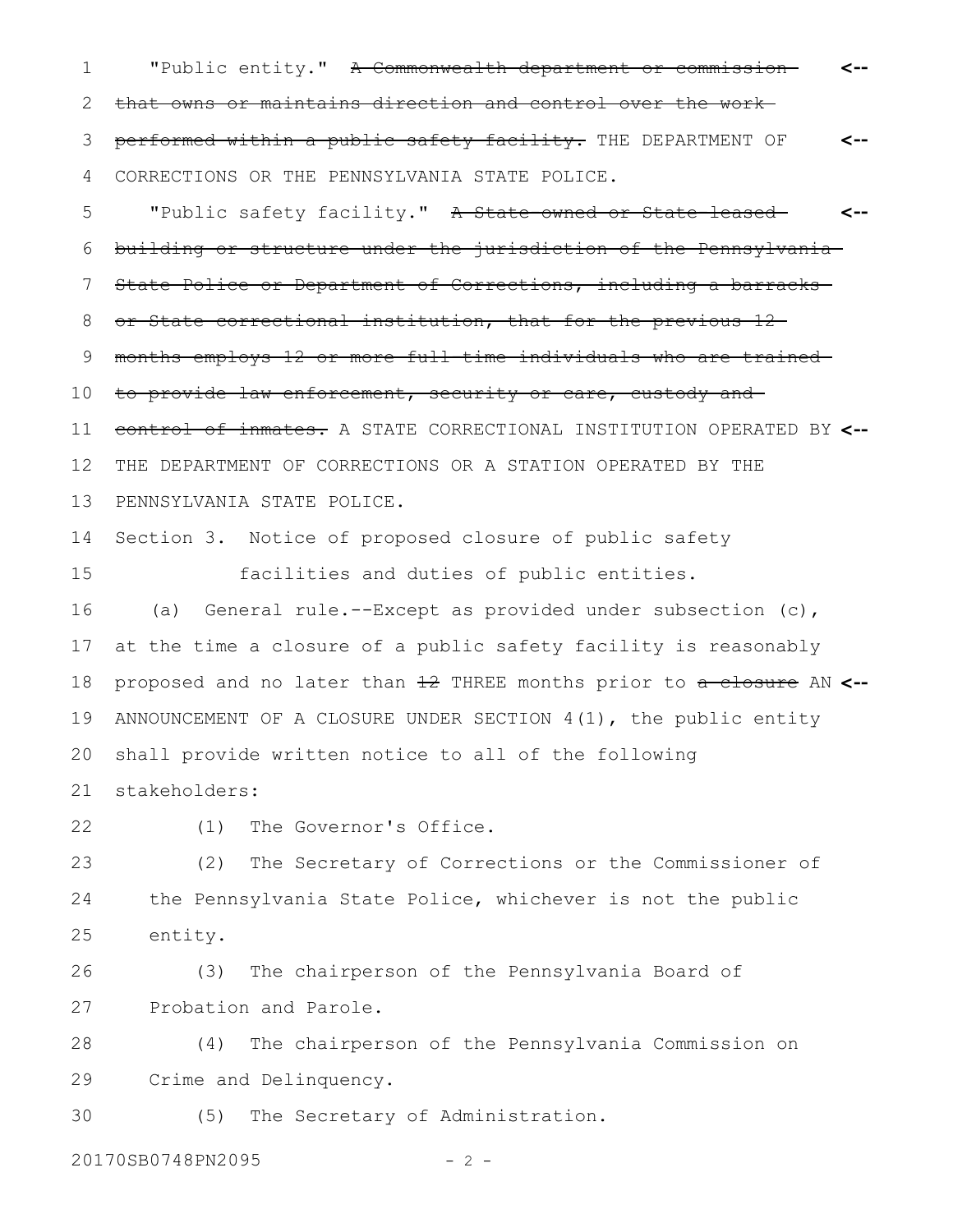(6) The Secretary of General Services. 1

(7) The Secretary of Community and Economic Development. 2

(8) The Secretary of Labor and Industry.

(9) The Secretary of Human Services. 4

3

(10) All Federal, State and local elected officials of each political subdivision in which the public safety facility is located. 5 6 7

(11) Representatives of each employee labor organization that represents employees within the public safety facility. 8 9

(12) Any other department, agency, board, commission or organization deemed necessary by the public entity or the Governor's Office. 10 11 12

(b) Duties of public entity.--Except as provided under subsection (c), after providing notice of a proposed closure to stakeholders under subsection (a), the public entity shall: 13 14 15

(1) Request and analyze information from stakeholders and any other relevant Commonwealth departments and local entities regarding the impacts of the proposed closure of the public safety facility on all of the following: 16 17 18 19

(i) State and local resources for the delivery of law enforcement and care, custody and control of inmates and the protection of public health, safety and welfare. 20 21 22

(ii) The work force of the public safety facility. (iii) The State, regional and local economies and labor markets. 23 24 25

(iv) The financial resources of State and local entities. 26 27

(v) The feasibility of reusing or repurposing the public safety facility, including recommendations to make best use of available resources and programs. 28 29 30

20170SB0748PN2095 - 3 -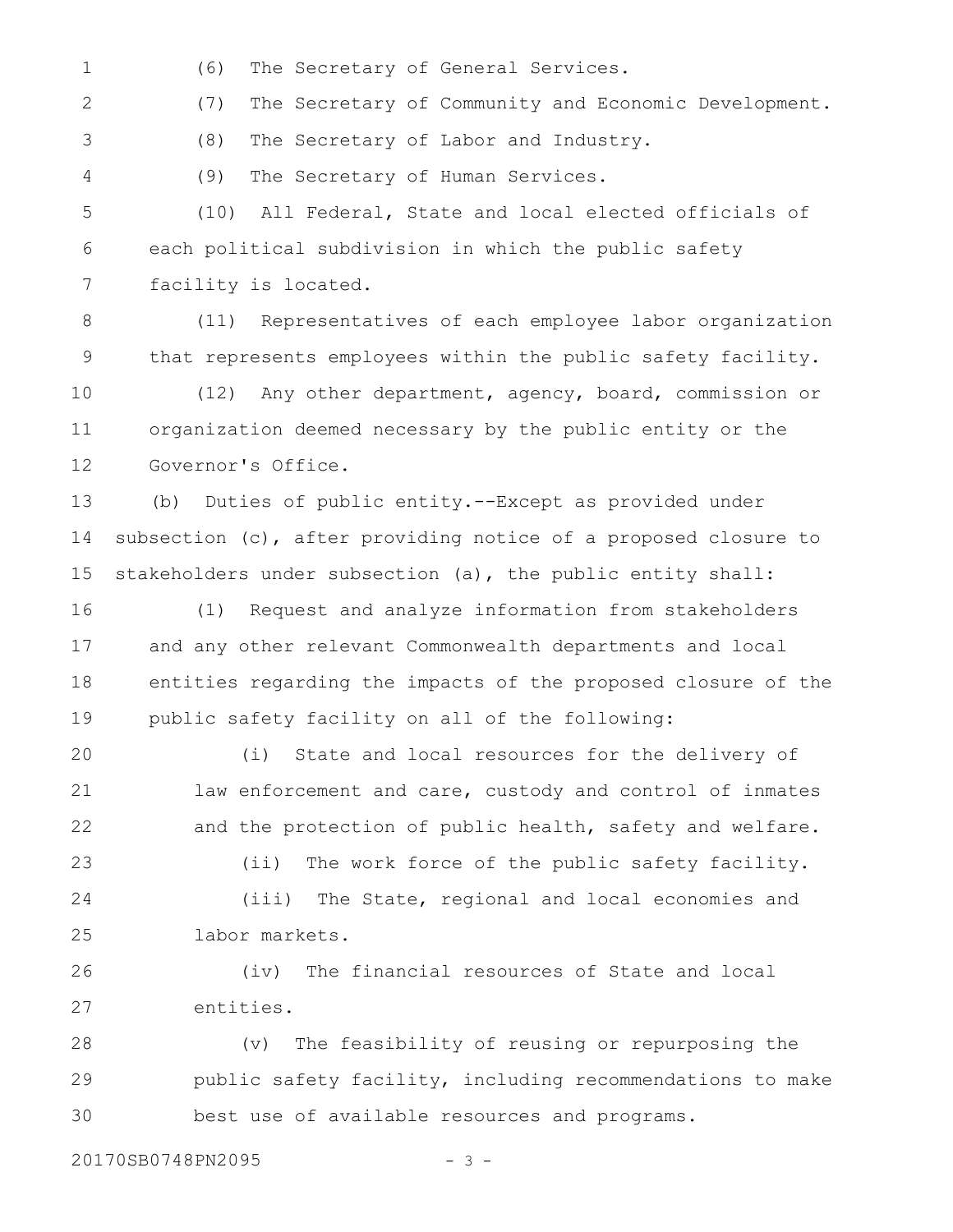(2) Hold at least one public hearing in the county in which the public safety facility is located at least 120 days **<-** prior to a final decision and announcement of a closure. NOTICE OF THE HEARING SHALL BE GIVEN IN A NEWSPAPER OF GENERAL CIRCULATION IN THE COUNTY AT LEAST 15 DAYS PRIOR TO THE DATE OF THE HEARING. **<-- <--** 1 2 3 4 5 6

(3) Make a written report detailing the recommendations from the stakeholders identified under subsection (a) to the Governor, the Majority Leader and Minority Leader of the Senate and the Majority Leader and Minority Leader of the House of Representatives. 7 8 9 10 11

(4) PROVIDE PUBLIC SAFETY FACILITY EMPLOYEES WHO ARE REPRESENTED BY AN EMPLOYEE LABOR ORGANIZATION 60 DAYS TO COMPLETE AND SUBMIT A SELECTION FORM. THE COMPLETION AND SUBMISSION OF A SELECTION FORM DOES NOT GUARANTEE A PLACEMENT FOR EMPLOYMENT. **<--** 12 13 14 15 16

(c) Exception.--A public safety facility may be closed without complying with the provisions of subsections (a) and (b) if: 17 18 19

(1) It is determined by the Governor that its full use and occupation present an immediate A threat to the life, health or safety of a classification of inmates or employees within the public safety facility or of the community. **<--** 20 21 22 23

(2) Written notice detailing the reasons for the closure is provided to the Majority Leader and Minority Leader of the Senate and the Majority Leader and Minority Leader of the House of Representatives at the time the decision is made or as soon as practicable thereafter. 24 25 26 27 28

(3) IT IS DETERMINED BY THE COMMISSIONER OF THE PENNSYLVANIA STATE POLICE THAT THE PUBLIC SAFETY FACILITY IS **<--** 29 30

20170SB0748PN2095 - 4 -